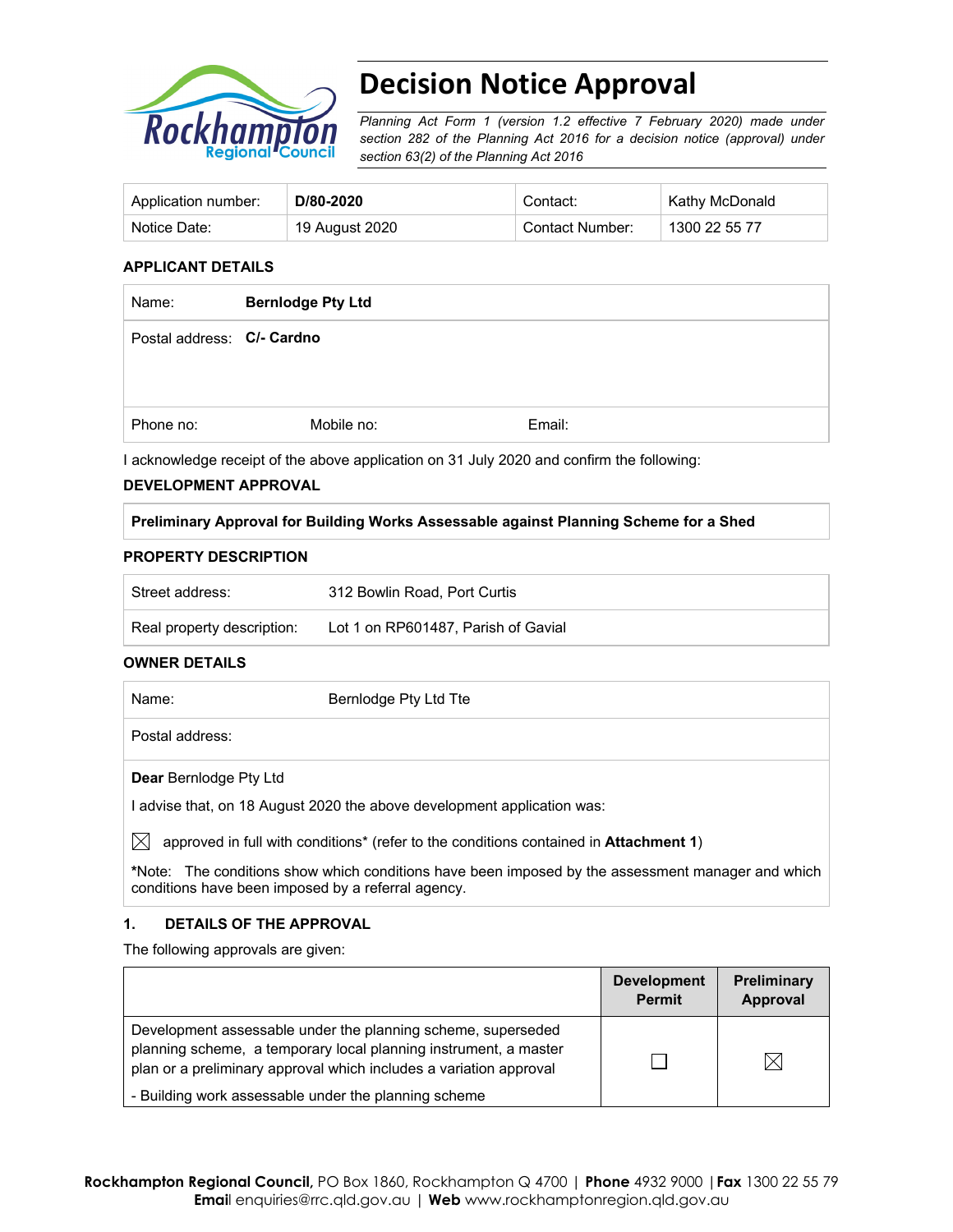# **2. CONDITIONS**

This approval is subject to the conditions in Attachment 1.

#### **3. FURTHER DEVELOPMENT PERMITS REQUIRED**

Please be advised that the following development permits are required to be obtained before the development can be carried out:

| Type of development permit required | Subject of the required development permit |
|-------------------------------------|--------------------------------------------|
| <b>Building Works</b>               |                                            |

# **4. REFERRAL AGENCIES NIL**

# **5. THE APPROVED PLANS**

**The approved development must be completed and maintained generally in accordance with the approved drawings and documents:** 

| Drawing/report title                                                   | Prepared by                    | Date         | Reference number  | Rev |
|------------------------------------------------------------------------|--------------------------------|--------------|-------------------|-----|
| Review of Proposed Shed<br>Hydraulic<br>Design<br>and<br>Certification | Cardno (Qld)<br><b>Pty Ltd</b> | 31 July 2020 | R420200091 Lt1v1  |     |
| 312 Bowlin Road BW<br>DA.docx.                                         | Cardno (Qld)<br>Pty Ltd        | 31 July 2020 | R2020091.L001.001 |     |
| Page 3 only - Figures 2-3 -<br>Locality Plan and Site Plan             |                                |              |                   |     |

# **6. CURRENCY PERIOD FOR THE APPROVAL (s.85 of the** *Planning Act***)**

The standard currency periods stated in section 85 of *Planning Act 2016* apply to each aspect of development in this approval, if not stated in the conditions of approval attached.

# **7. STATEMENT OF REASONS**

| <b>Description of the</b><br>development | The proposed development is for Building Works Assessable against the<br>Planning Scheme for a Shed                                                                                                                                                                                                                                                             |  |  |
|------------------------------------------|-----------------------------------------------------------------------------------------------------------------------------------------------------------------------------------------------------------------------------------------------------------------------------------------------------------------------------------------------------------------|--|--|
| <b>Reasons for Decision</b>              | The proposed Building Work does not compromise the strategic<br>a)<br>framework in the Rockhampton Region Planning Scheme 2015;                                                                                                                                                                                                                                 |  |  |
|                                          | Assessment of the development against the relevant zone purpose,<br>b)<br>planning scheme codes and planning scheme policies demonstrates<br>that the proposed development will not cause significant adverse<br>impacts on the surrounding natural environment, built environment and<br>infrastructure, community facilities, or local character and amenity; |  |  |
|                                          | The proposed development does not compromise the relevant State<br>C)<br>Planning Policy.                                                                                                                                                                                                                                                                       |  |  |
| <b>Assessment</b><br><b>Benchmarks</b>   | The proposed development was assessed against the following assessment<br>benchmarks:                                                                                                                                                                                                                                                                           |  |  |
|                                          | Flood Hazard Overlay Code.<br>$\bullet$                                                                                                                                                                                                                                                                                                                         |  |  |
| <b>Matters prescribed by</b>             | (i)<br>The State Planning Policy - Part E;                                                                                                                                                                                                                                                                                                                      |  |  |
| regulation                               | (ii)<br>The Central Queensland Regional Plan;                                                                                                                                                                                                                                                                                                                   |  |  |
|                                          | The Rockhampton Region Planning Scheme 2015.<br>(iii)                                                                                                                                                                                                                                                                                                           |  |  |
|                                          | The common material, being the material submitted with the application.<br>(iv)                                                                                                                                                                                                                                                                                 |  |  |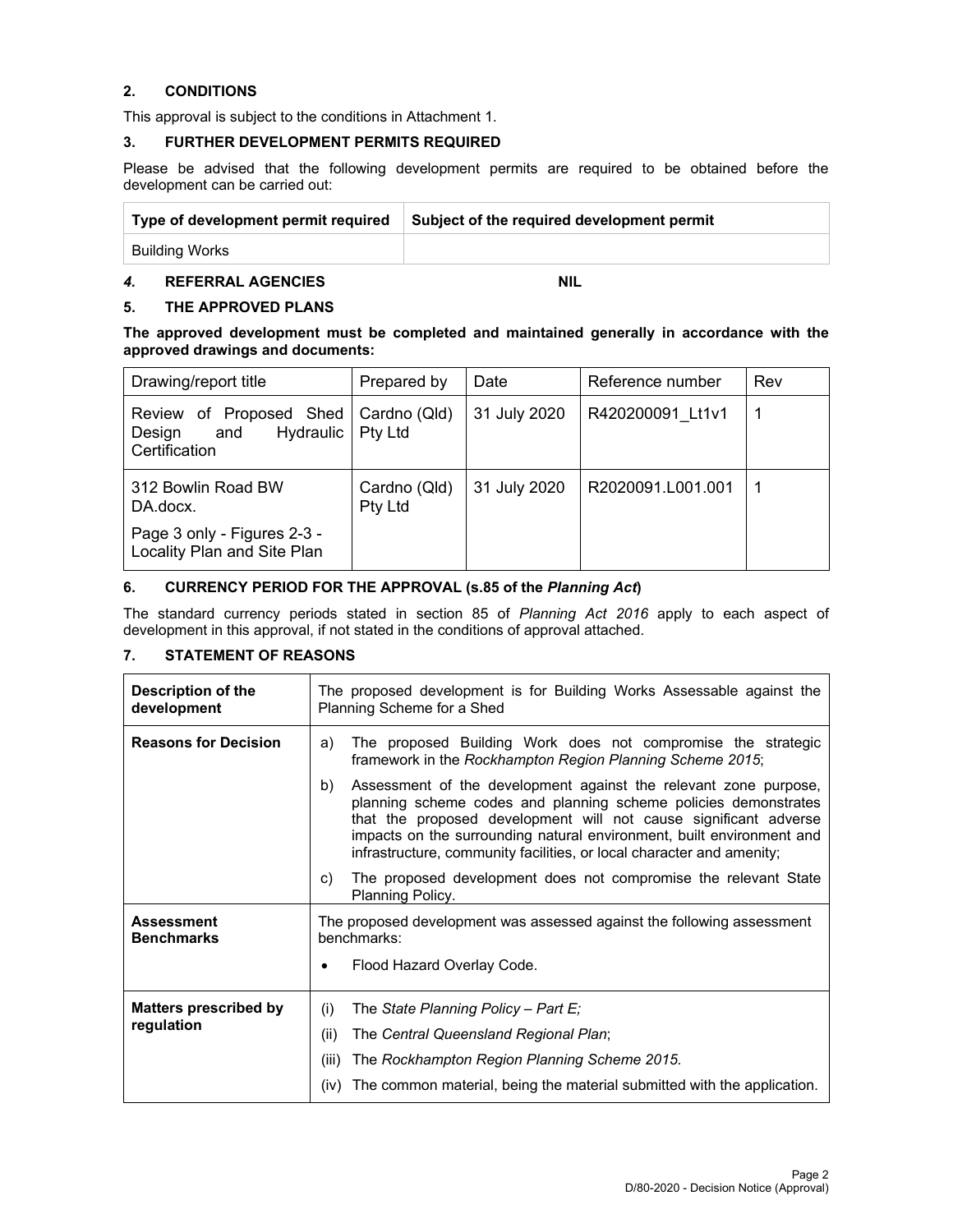# **8. APPEAL RIGHTS**

The rights of an applicant to appeal to a tribunal or the Planning and Environment Court against a decision about a development application are set out in chapter 6, part 1 of the *Planning Act 2016*. There may also be a right to make an application for a declaration by a tribunal (see chapter 6, part 2 of the *Planning Act 2016).*

#### *Appeal by an applicant*

An applicant for a development application may appeal to the Planning and Environment Court against the following:

- the refusal of all or part of the development application
- a provision of the development approval
- the decision to give a preliminary approval when a development permit was applied for
- a deemed refusal of the development application.

An applicant may also have a right to appeal to the Development tribunal. For more information, see schedule 1 of the *Planning Act 2016*.

The timeframes for starting an appeal in the Planning and Environment Court are set out in section 229 of the *Planning Act 2016*.

**Attachment 2** is an extract from the *Planning Act 2016* that sets out the applicant's appeal rights and the appeal rights of a submitter.

#### **9. WHEN THE DEVELOPMENT APPROVAL TAKES EFFECT**

This development approval takes effect:

From the time the decision notice is given – if there is no submitter and the applicant does not appeal the decision to the court.

Or

When the submitter's appeal period ends – if there is a submitter and the applicant does not appeal the decision to the court.

Or

Subject to the decision of the court, when the appeal is finally decided  $-$  if an appeal is made to the court.

#### **10. ASSESSMENT MANAGER**

| Date: 19 August 2020<br><b>COORDINATOR</b><br><b>DEVELOPMENT ASSESSMENT</b> |
|-----------------------------------------------------------------------------|
|-----------------------------------------------------------------------------|

#### **Attachment 1 – Conditions of the approval**

*Part 1* **–** *Conditions imposed by the assessment manager [Note: where a condition is imposed about infrastructure under Chapter 4 of the Planning Act 2016, the relevant provision of the Act under which this condition was imposed must be specified.]*

#### **Attachment 2—Extract on appeal rights**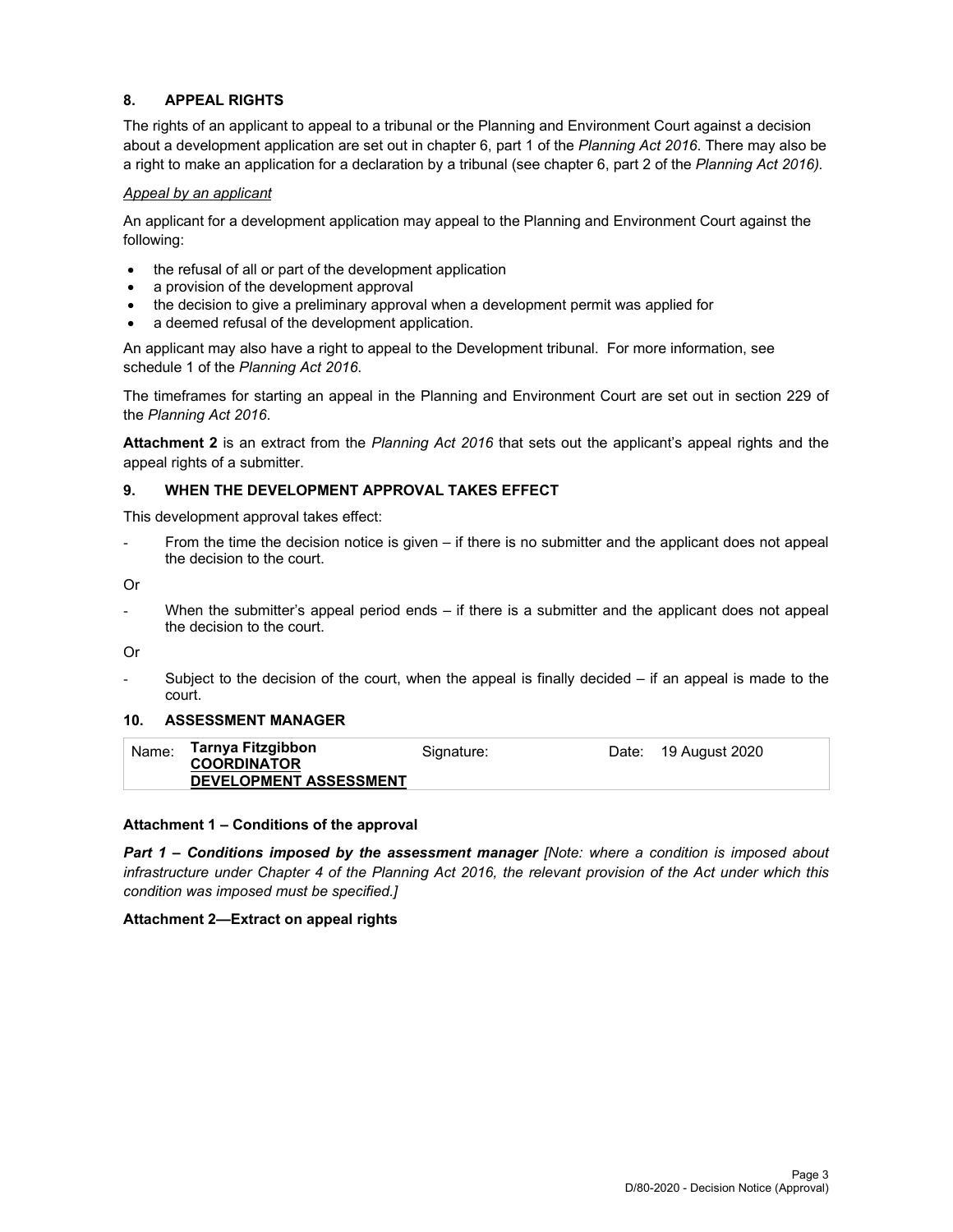

# **Attachment 1 – Part 1 Rockhampton Regional Council Conditions**

*Planning Act 2016* 

- 1.0 ADMINISTRATION
- 1.1 The Developer and their employee, agent, contractor or invitee is responsible for ensuring compliance with the conditions of this development approval.
- 1.2 Where these Conditions refer to "Council" in relation to requiring Council to approve or to be satisfied as to any matter, or conferring on the Council a function, power or discretion, that role may be fulfilled in whole or in part by a delegate appointed for that purpose by the Council.
- 1.3 All conditions, works, or requirements of this development approval must be undertaken and completed:
	- 1.3.1 to Council's satisfaction;
	- 1.3.2 at no cost to Council; and
	- 1.3.3 prior to issue of the Certificate of Classification for the Building Works,

unless otherwise stated.

- 1.4 The following further Development Permit must be obtained prior to the commencement of any works associated with their purposes:
	- 1.4.1 Building Works.
- 1.5 All works must be designed, constructed and maintained in accordance with the relevant Council policies, guidelines and standards, unless otherwise stated.
- 1.6 All engineering drawings/specifications, design and construction works must be in accordance with the requirements of the relevant *Australian Standards* and must be approved, supervised and certified by a Registered Professional Engineer of Queensland.
- 2.0 APPROVED PLANS AND DOCUMENTS
- 2.1 The approved development must be completed and maintained generally in accordance with the approved plans and documents, except where amended by any condition of this development approval:

| Drawing/report title                                                          | Prepared by                    | Date         | Reference number  | Rev |
|-------------------------------------------------------------------------------|--------------------------------|--------------|-------------------|-----|
| Review of Proposed<br>Design<br>and<br>Shed<br><b>Hydraulic Certification</b> | Cardno (Qld)<br><b>Pty Ltd</b> | 31 July 2020 | R420200091 Lt1v1  |     |
| 312 Bowlin Road BW<br>DA.docx.                                                | Cardno (Qld)<br>Pty Ltd        | 31 July 2020 | R2020091.L001.001 |     |
| Page 3 only - Figures<br>2-3 - Locality Plan and<br>Site Plan                 |                                |              |                   |     |

- 2.2 Where there is any conflict between the conditions of this development approval and the details shown on the approved plans and documents, the conditions of this development approval must prevail.
- 2.3 Where conditions require the above plans or documents to be amended, the revised document(s) must be submitted for approval by Council prior to the submission of an application for a Development Permit for Building Works.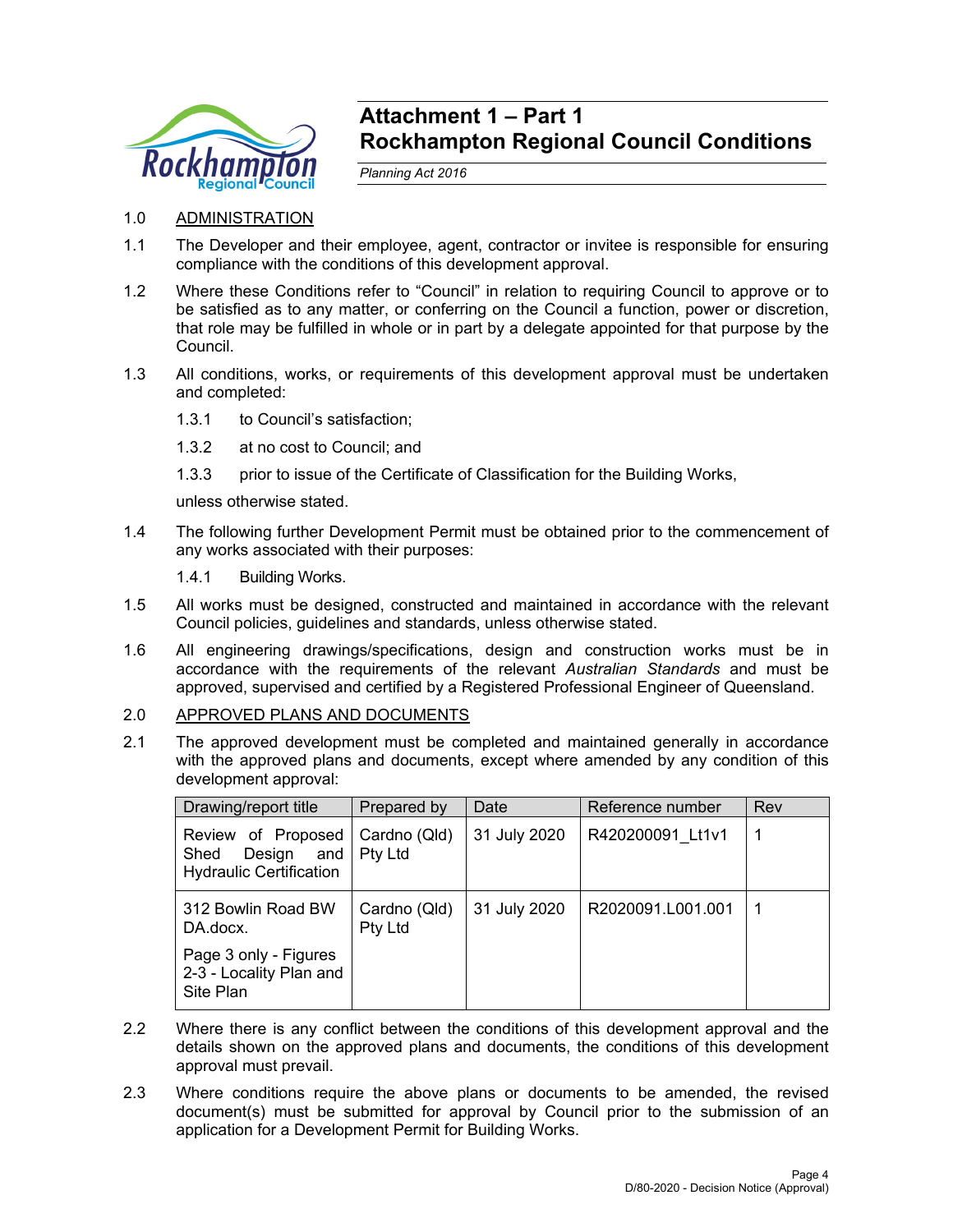# 3.0 ROOF AND ALLOTMENT DRAINAGE WORKS

3.1 All roof and allotment runoff from the development must be directed to a lawful point of discharge and must not restrict, impair or change the natural flow of runoff water or cause a nuisance to surrounding land or infrastructure.

# 4.0 SITE WORKS

4.1 Site works must be constructed such that they do not, at any time, in any way restrict, impair or change the natural flow of runoff water, or cause a nuisance or worsening to surrounding land or infrastructure.

# 5.0 BUILDING WORKS

- 5.1 All non-habitable areas subjected to flood inundation during a one per cent (1%) Annual exceedance probability flood event, must be designed and constructed using suitable flood resilient materials.
- 5.2 All electrical and telecommunication services and utilities connected to the property, including electrical outlets, must be designed and installed at such a height that they are a minimum of 500 millimetres above a one per cent (1%) Annual exceedance probability flood level.
- 5.3 Any application for a Development Permit for Building Works must be accompanied by a detailed structural engineering report and a building certificate prepared by a suitably qualified Registered Professional Engineer of Queensland, which demonstrates that the building has been designed to withstand the forces created by floodwaters and debris loading.

# 6.0 ENVIRONMENTAL

6.1 An Erosion Control and Stormwater Control Management Plan prepared in accordance with the *Capricorn Municipal Design Guidelines*, must be implemented, monitored and maintained for the duration of the development works, and until all exposed soil areas are permanently stabilised (for example, turfed, hydromulched, concreted or landscaped). The plan must be available on-site for inspection by Council Officers whilst all works are being carried out.

# 7.0 OPERATING PROCEDURES

7.1 All construction materials, waste, waste skips, machinery and contractors' vehicles must be located and stored or parked within the development site. Storage of materials or parking of construction machinery or contractors' vehicles must not occur within Bowlin Road.

# ADVISORY NOTES

# NOTE 1. Aboriginal Cultural Heritage

It is advised that under section 23 of the *Aboriginal Cultural Heritage Act 2003*, a person who carries out an activity must take all reasonable and practicable measures to ensure the activity does not harm Aboriginal cultural heritage (the "cultural heritage duty of care"). Maximum penalties for breaching the duty of care are listed in the Aboriginal cultural heritage legislation. The information on Aboriginal cultural heritage is available on the Department of Aboriginal and Torres Strait Islander Partnerships website www.datsip.qld.gov.au.

# NOTE 1. General Environmental Duty

General environmental duty under the *Environmental Protection Act 1994* prohibits unlawful environmental nuisance caused by noise, aerosols, particles, dust, ash, fumes, light, odour or smoke beyond the boundaries of the development site during all stages of the development including earthworks, construction and operation.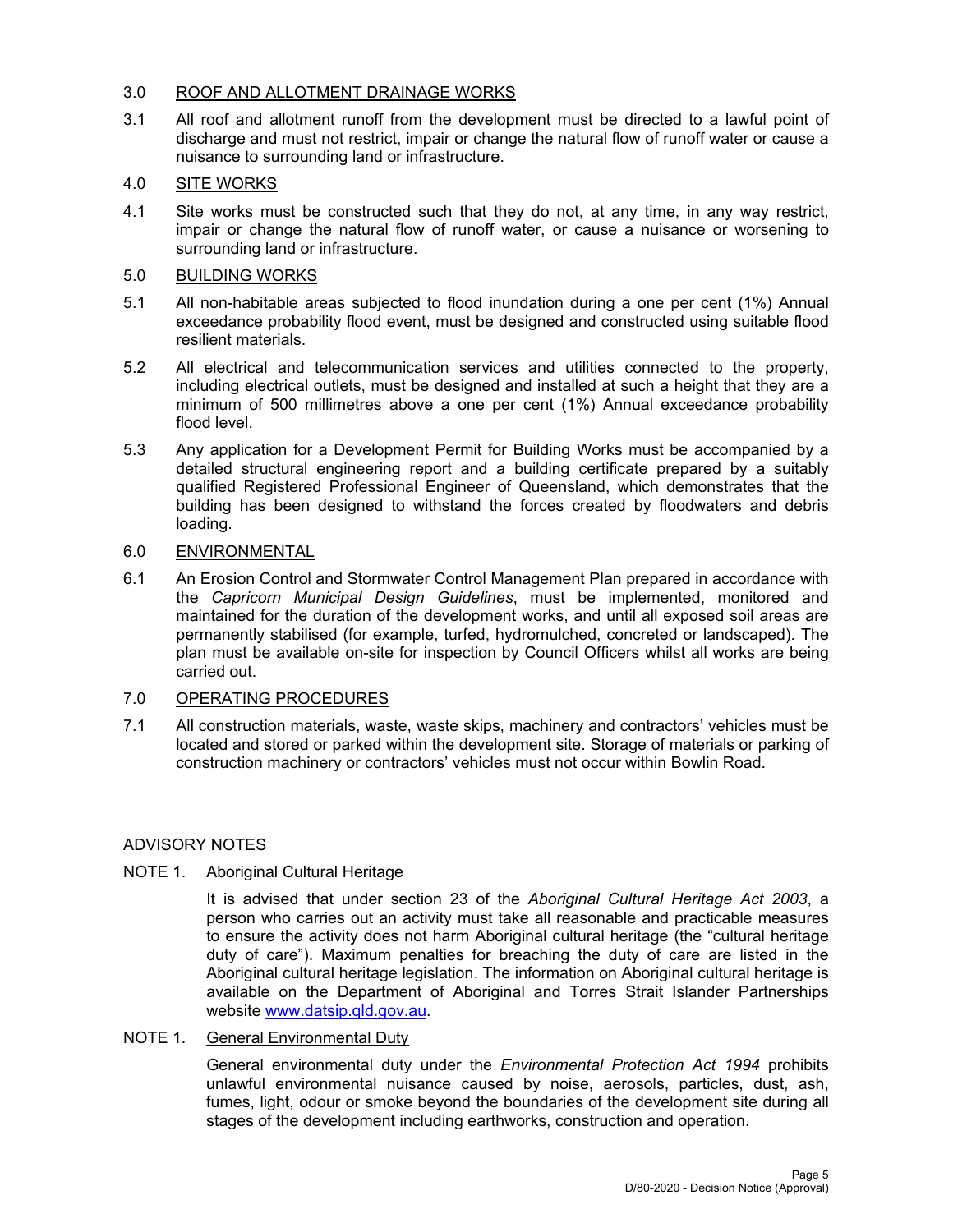# NOTE 2. General Safety Of Public During Construction

The *Work Health and Safety Act 2011* and *Manual of Uniform Traffic Control Devices* must be complied with in carrying out any construction works, and to ensure safe traffic control and safe public access in respect of works being constructed on a road.

# NOTE 3. Infrastructure Charges Notice

Council has resolved not to issue an Infrastructure Charges Notice for this development because the new infrastructure charges arising from the development are less than or equal to the credits applicable for the new development.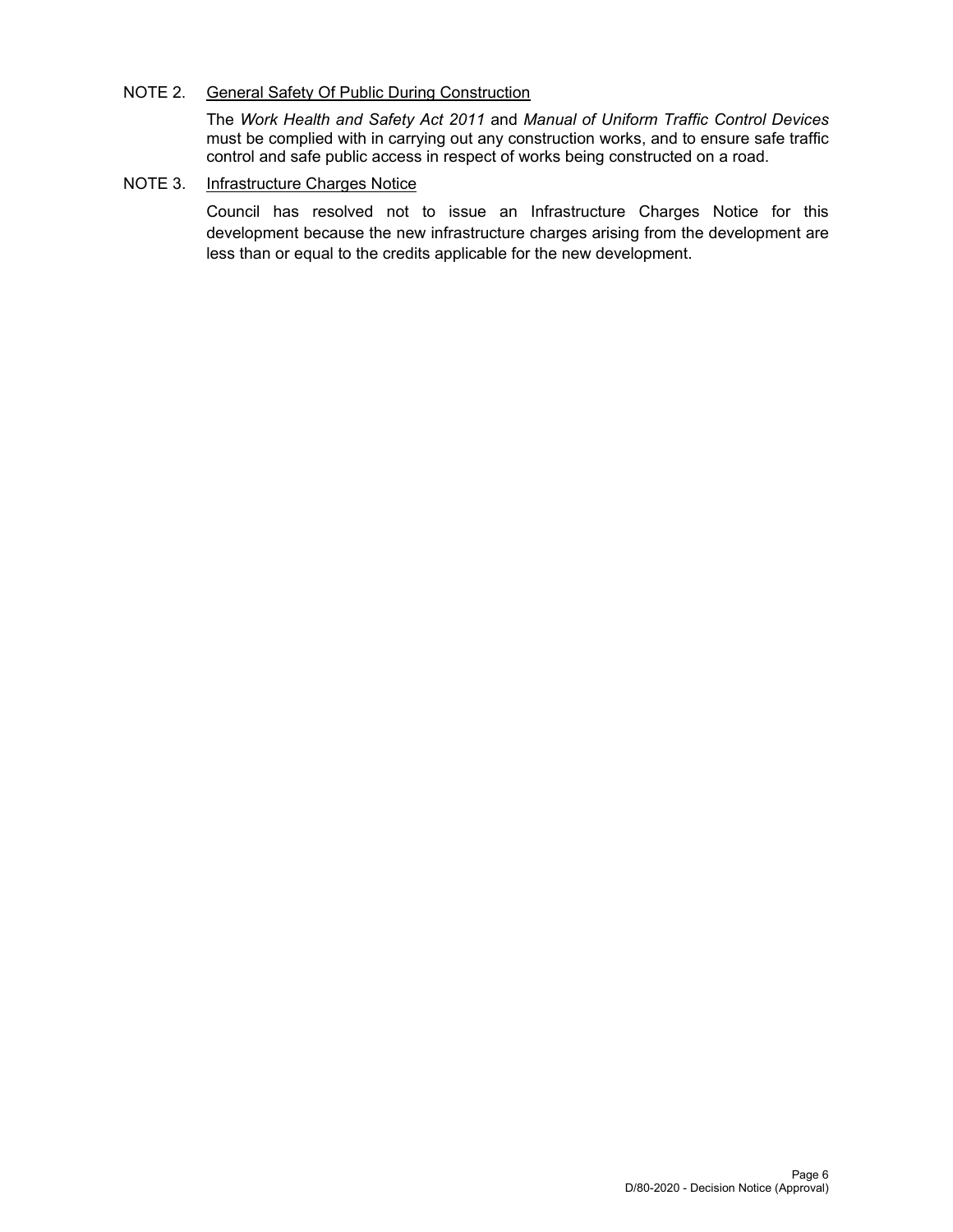

# **Attachment 2 - Appeal Rights**

*PLANNING ACT 2016*

The following is an extract from the *Planning Act 2016 (Chapter 6)*

# *Appeal rights*

#### *229 Appeals to tribunal or P&E Court*

- (1) Schedule 1 states—
	- (a) matters that may be appealed to— (i) either a tribunal or the P&E Court; or (ii) only a tribunal; or (iii) only the P&E Court; and
	- (b) the person—
		- (i) who may appeal a matter (the **appellant**); and
		- (ii) who is a respondent in an appeal of the matter; and (iii) who is a co-respondent in an appeal of the matter; and
		- (iv) who may elect to be a co-respondent in an appeal of the matter.
- (2) An appellant may start an appeal within the appeal period.
- (3) The **appeal period** is—
	- (a) for an appeal by a building advisory agency—10 business days after a decision notice for the decision is given to the agency or
	- (b) for an appeal against a deemed refusal—at any time after the deemed refusal happens; or
	- (c) for an appeal against a decision of the Minister, under chapter 7, part 4, to register premises or to renew the registration of premises—20 business days after a notice is published under section 269(3)(a) or (4); or
	- (d) for an appeal against an infrastructure charges notice— 20 business days after the infrastructure charges notice is given to the person; or
	- (e) for an appeal about a deemed approval of a development application for which a decision notice has not been given—30 business days after the applicant gives the deemed approval notice to the assessment manager; or
	- (f) for any other appeal—20 business days after a notice of the decision for the matter, including an enforcement notice, is given to the person.

#### Note—

See the P&E Court Act for the court's power to extend the appeal period.

- (4) Each respondent and co-respondent for an appeal may be heard in the appeal.
- (5) If an appeal is only about a referral agency's response, the assessment manager may apply to the tribunal or P&E Court to withdraw from the appeal.
- (6) To remove any doubt, it is declared that an appeal against an infrastructure charges notice must not be about— (a) the adopted charge itself; or
	- (b) for a decision about an offset or refund—
		- (i) the establishment cost of trunk infrastructure identified in a LGIP; or
		- (ii) the cost of infrastructure decided using the method
	- included in the local government's charges resolution.

# **230 Notice of appeal**

- (1) An appellant starts an appeal by lodging, with the registrar of the tribunal or P&E Court, a notice of appeal that— (a) is in the approved form; and
	- (b) succinctly states the grounds of the appeal.
- (2) The notice of appeal must be accompanied by the required fee.
- (3) The appellant or, for an appeal to a tribunal, the registrar must, within the service period, give a copy of the notice of appeal to—
- (a) the respondent for the appeal; and
- (b) each co-respondent for the appeal; and
- (c) for an appeal about a development application under schedule 1, table 1, item 1—each principal submitter for the development application; and
- (d) for an appeal about a change application under schedule 1, table 1, item 2—each principal submitter for the change application; and
- (e) each person who may elect to become a co-respondent for the appeal, other than an eligible submitter who is not a principal submitter in an appeal under paragraph (c) or (d); and
- (f) for an appeal to the P&E Court—the chief executive; and
- (g) for an appeal to a tribunal under another Act—any other person who the registrar considers appropriate.
- (4) The **service period** is—
	- (a) if a submitter or advice agency started the appeal in the P&E Court-2 business days after the appeal is started; or
	- (b) otherwise—10 business days after the appeal is started.
- (5) A notice of appeal given to a person who may elect to be a co-respondent must state the effect of subsection
- (6) A person elects to be a co-respondent by filing a notice of election, in the approved form, within 10 business days
	- after the notice of appeal is given to the person*.*
- **231 Other appeals**
- (1) Subject to this chapter, schedule 1 and the P&E Court Act, unless the Supreme Court decides a decision or other matter under this Act is affected by jurisdictional error, the decision or matter is non-appealable.
- (2) The Judicial Review Act 1991, part 5 applies to the decision or matter to the extent it is affected by jurisdictional error.
- (3) A person who, but for subsection (1) could have made an application under the Judicial Review Act 1991 in relation to the decision or matter, may apply under part 4 of that Act for a statement of reasons in relation to the decision or matter.
- (4) In this section— **decision** includes—
	- (a) conduct engaged in for the purpose of making a decision; and
	- (b) other conduct that relates to the making of a decision; and
	- (c) the making of a decision or the failure to make a decision; and
	- (d) a purported decision; and
	- (e) a deemed refusal.

**non-appealable**, for a decision or matter, means the decision or matter—

- (a) is final and conclusive; and
- (b) may not be challenged, appealed against, reviewed, quashed, set aside or called into question in any other way under the Judicial Review Act 1991 or otherwise, whether by the Supreme Court, another court, a tribunal or another entity; and
- (c) is not subject to any declaratory, injunctive or other order of the Supreme Court, another court, a tribunal or another entity on any ground.

#### **232 Rules of the P&E Court**

- (1) A person who is appealing to the P&E Court must comply with the rules of the court that apply to the appeal.
- (2) However, the P&E Court may hear and decide an appeal even if the person has not complied with rules of the P&E Court.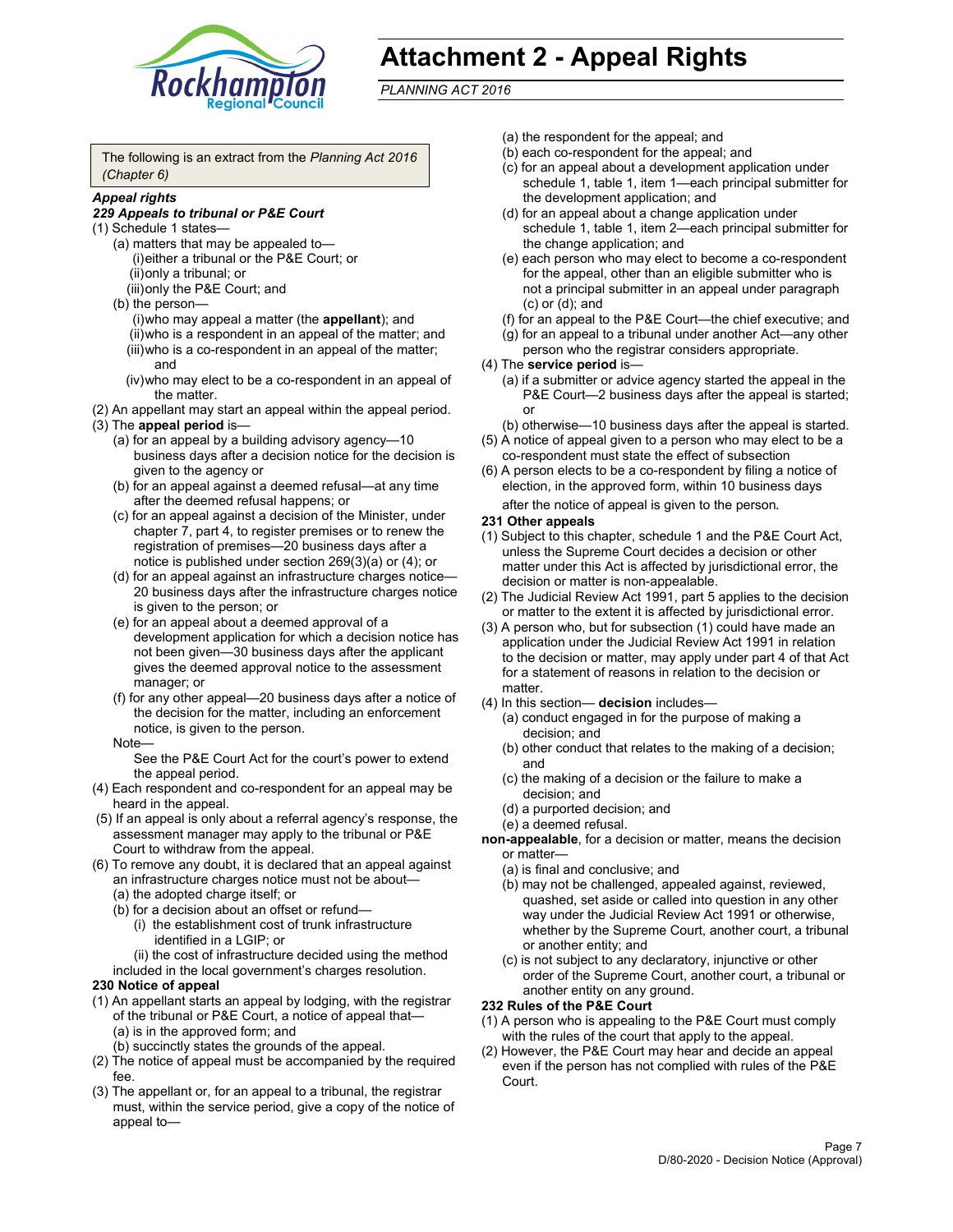

# **Appeal Rights**

*PLANNING ACT 2016*

# **Schedule 1**

# **Appeals section 229**

- **1 Appeal rights and parties to appeals**
- (1) Table 1 states the matters that may be appealed to—(a) the P&E court; or (b) a tribunal.
- (2) However, table 1 applies to a tribunal only if the matter involves—
	- (a) the refusal, or deemed refusal of a development application, for—
	- (i) a material change of use for a classified building; or
	- (ii) operational work associated with building work, a retaining wall, or a tennis court; or
	- (b) a provision of a development approval for—
	- (i) a material change of use for a classified building; or
- (ii) operational work associated with building work, a retaining wall, or a tennis court; or
	- (c) if a development permit was applied for—the decision to give a preliminary approval for—
		- (i) a material change of use for a classified building; or
	- (ii) operational work associated with building work, a retaining wall, or a tennis court; or
	- (d) a development condition if—
		- (i) the development approval is only for a material change of use that involves the use of a building classified under the Building Code as a class 2 building; and
		- (ii) the building is, or is proposed to be, not more than 3 storeys; and
		- (iii) the proposed development is for not more than 60 sole-occupancy units; or
	- (e) a decision for, or a deemed refusal of, an extension application for a development approval that is only for a material change of use of a classified building; or
	- (f) a decision for, or a deemed refusal of, a change application for a development approval that is only for a material change of use of a classified building; or
	- (g) a matter under this Act, to the extent the matter relates to—
		- (i) the Building Act, other than a matter under that Act that may or must be decided by the Queensland Building and Construction Commission; or
		- (ii) the Plumbing and Drainage Act, part 4 or 5; or
	- (h) a decision to give an enforcement notice in relation to a matter under paragraphs (a) to (g); or
	- (i) a decision to give an infrastructure charges notice; or
	- (j) the refusal, or deemed refusal, of a conversion application; or
	- (k) a matter that, under another Act, may be appealed to the tribunal; or
	- (l) a matter prescribed by regulation.
- (3) Also, table 1 does not apply to a tribunal if the matter
	- involves—
		- (a) for a matter in subsection  $(2)(a)$  to  $(d)$ 
			- (i) a development approval for which the development application required impact assessment; and
			- (ii) a development approval in relation to which the assessment manager received a properly made submission for the development application; or
	- (b) a provision of a development approval about the identification or inclusion, under a variation approval, of a matter for the development.
- (4) Table 2 states the matters that may be appealed only to the P&E Court.
- (5) Table 3 states the matters that may be appealed only to the tribunal.
- (6) In each table—
	- (a) column 1 states the appellant in the appeal; and
	- (b) column 2 states the respondent in the appeal; and
	- (c) column 3 states the co-respondent (if any) in the appeal; and
	- (d) column 4 states the co-respondents by election (if any) in the appeal.
- (7) If the chief executive receives a notice of appeal under section 230(3)(f), the chief executive may elect to be a corespondent in the appeal.

| Table 1<br>Appeals to the P&E Court and, for certain matters, to a tribunal                                                                                                                                                                                                                                                                    |                           |                                         |                                                       |  |  |
|------------------------------------------------------------------------------------------------------------------------------------------------------------------------------------------------------------------------------------------------------------------------------------------------------------------------------------------------|---------------------------|-----------------------------------------|-------------------------------------------------------|--|--|
| 1. Development applications<br>An appeal may be made against-<br>(a) the refusal of all or part of the development application; or<br>(b) the deemed refusal of the development application; or<br>(c) a provision of the development approval; or<br>(d) if a development permit was applied for—the decision to give a preliminary approval. |                           |                                         |                                                       |  |  |
| Column 1                                                                                                                                                                                                                                                                                                                                       | Column 2                  | Column 3                                | Column 4                                              |  |  |
| Appellant                                                                                                                                                                                                                                                                                                                                      | Respondent                | Co-respondent                           | Co-respondent by election                             |  |  |
| $(if$ anv)<br>$($ if any $)$                                                                                                                                                                                                                                                                                                                   |                           |                                         |                                                       |  |  |
| The applicant                                                                                                                                                                                                                                                                                                                                  | The assessment<br>manager | If the appeal is about<br>a concurrence | 1 A concurrence agency that is<br>not a co-respondent |  |  |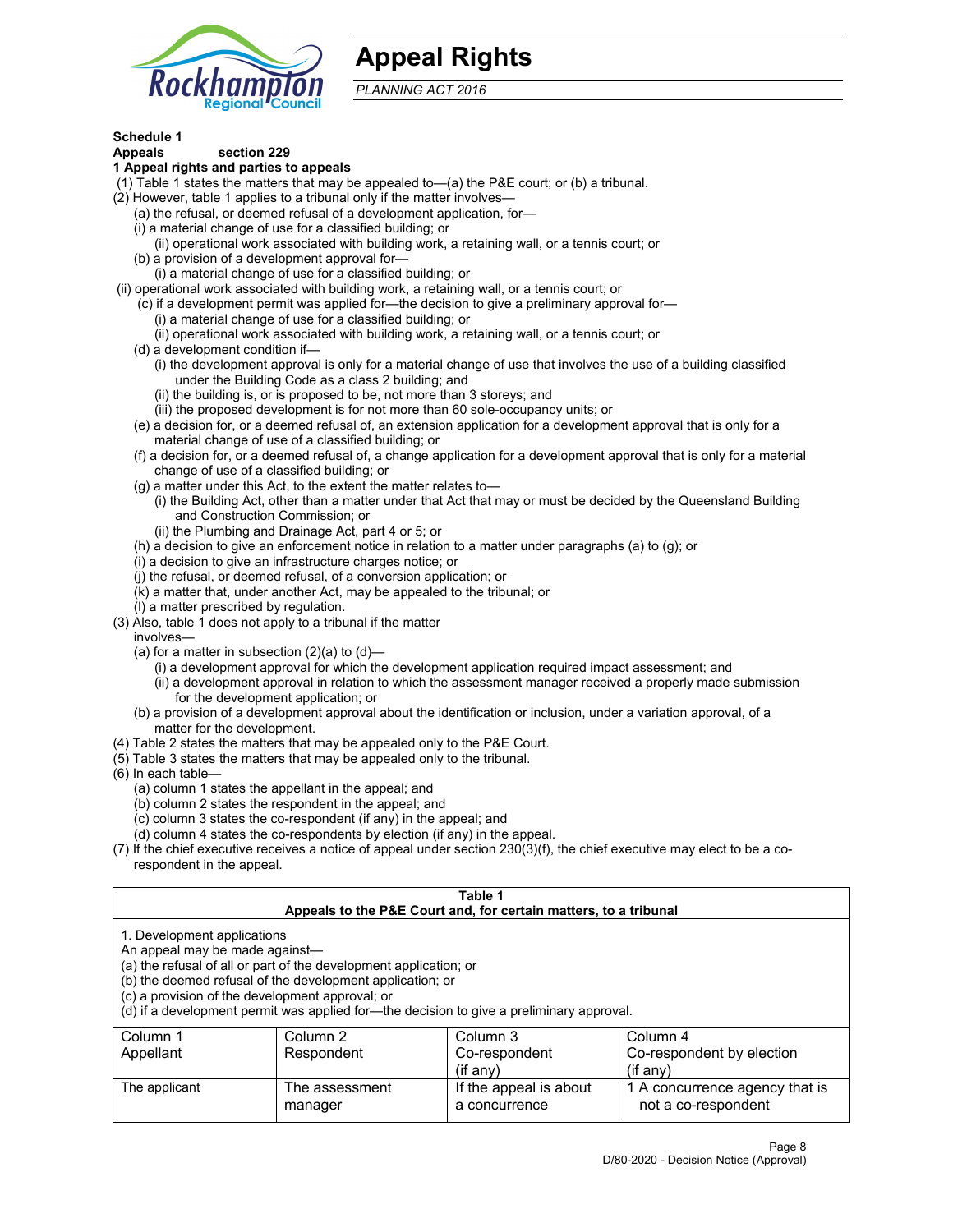| Table 1<br>Appeals to the P&E Court and, for certain matters, to a tribunal                                                                                                                        |                                                                                                                               |                                                                 |                                                                                                                                                                                                                                                                                                                                                 |  |
|----------------------------------------------------------------------------------------------------------------------------------------------------------------------------------------------------|-------------------------------------------------------------------------------------------------------------------------------|-----------------------------------------------------------------|-------------------------------------------------------------------------------------------------------------------------------------------------------------------------------------------------------------------------------------------------------------------------------------------------------------------------------------------------|--|
| 2. Change applications<br>An appeal may be made against-<br>(b) a deemed refusal of a change application.                                                                                          |                                                                                                                               | agency's referral<br>response-the<br>concurrence agency         | 2 If a chosen Assessment<br>manager is the respondent-<br>the prescribed assessment<br>manager<br>3 Any eligible advice agency for<br>the application<br>4 Any eligible submitter for the<br>application<br>(a) a responsible entity's decision for a change application, other than a decision made by the P&E court; or                       |  |
| Column 1<br>Appellant                                                                                                                                                                              | Column $\overline{2}$<br>Respondent                                                                                           | Column 3<br>Co-respondent<br>(if any)                           | Column 4<br>Co-respondent by election<br>$($ if any $)$                                                                                                                                                                                                                                                                                         |  |
| 1 The applicant<br>2 If the responsible<br>entity is the<br>assessment<br>manager-an<br>affected entity that<br>gave a pre-request<br>notice or response<br>notice                                 | The responsible<br>entity                                                                                                     | If an affected entity<br>starts the appeal-the<br>applicant     | 1 A concurrence agency for the<br>development application<br>2 If a chosen assessment<br>manager is the respondent-<br>the prescribed assessment<br>manager<br>3 A private certifier for the<br>development application<br>4 Any eligible advice agency for<br>the change application<br>5 Any eligible submitter for the<br>change application |  |
| 3. Extension applications<br>An appeal may be made against-                                                                                                                                        | (a) the assessment manager's decision about an extension application; or<br>(b) a deemed refusal of an extension application. |                                                                 |                                                                                                                                                                                                                                                                                                                                                 |  |
| Column 1<br>Appellant                                                                                                                                                                              | Column <sub>2</sub><br>Respondent                                                                                             | Column 3<br>Co-respondent<br>(if any)                           | Column 4<br>Co-respondent by election<br>(if any)                                                                                                                                                                                                                                                                                               |  |
| 1 The applicant<br>1<br>For a matter other<br>than a deemed<br>refusal of an<br>extension<br>application $-$ a<br>concurrence<br>agency, other than<br>the chief executive,<br>for the application | The assessment<br>manager                                                                                                     | If a concurrence<br>agency starts the<br>appeal - the applicant | If a chosen assessment<br>manager is the respondent - the<br>prescribed assessment manager                                                                                                                                                                                                                                                      |  |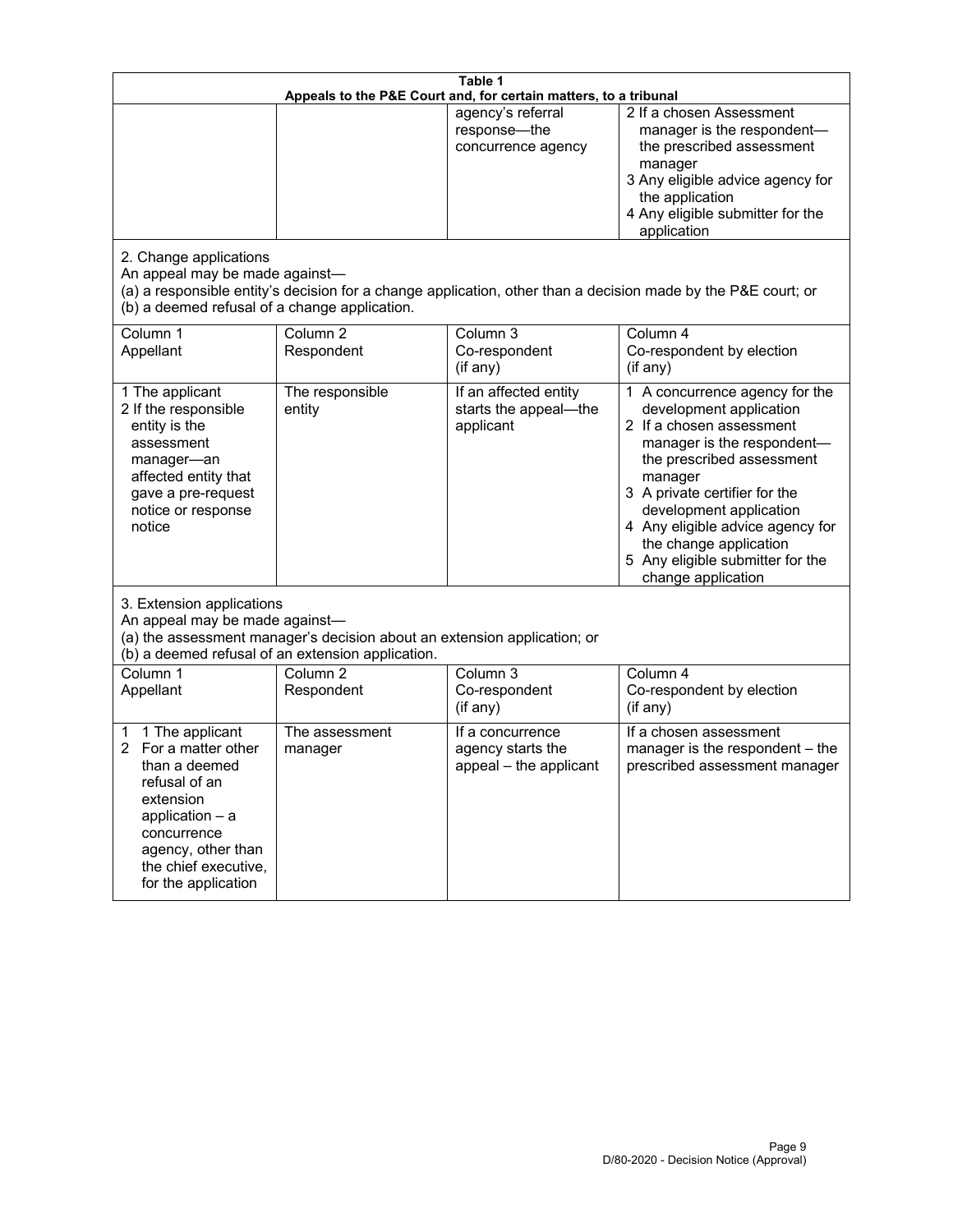#### **Table 1 Appeals to the P&E Court and, for certain matters, to a tribunal**

4. Infrastructure charges notices

An appeal may be made against an infrastructure charges notice on 1 or more of the following grounds

- a) The notice involved an error relating to
	- (i) The application of the relevant adopted charge; or

Examples of errors in applying an adopted charge –

- The incorrect application of gross floor area for a non-residential development
- Applying an incorrect 'use category', under a regulation, to the development
- (i) The working out of extra demands, for section 120; or
- (ii) An offset or refund; or
- b) The was no decision about an offset or refund; or
- c) If the infrastructure charges notice states a refund will be given the timing for giving the refund; or
- d) The amount of the charge is so unreasonable that no reasonable relevant local government could have imposed the amount.

| Column 1<br>Appellant                                    | Column 2<br>Respondent                                                    | Column 3<br>Co-respondent<br>(i f any) | Column 4<br>Co-respondent by election<br>(i f any) |
|----------------------------------------------------------|---------------------------------------------------------------------------|----------------------------------------|----------------------------------------------------|
| The person given the<br>Infrastructure charges<br>notice | The local government<br>that gave the<br>infrastructure charges<br>notice |                                        |                                                    |

5. Conversion applications

An appeal may be made against—

(a) the refusal of a conversion application; or

(b) a deemed refusal of a conversion application.

| Column 1      | Column 2                | Column 3       | Column 4                  |
|---------------|-------------------------|----------------|---------------------------|
| Appellant     | Respondent              | Co-respondent  | Co-respondent by election |
|               |                         | $($ if any $)$ | $($ if any $)$            |
|               |                         |                |                           |
| The applicant | The local government    |                |                           |
|               | to which the conversion |                |                           |
|               | application was made    |                |                           |

6. Enforcement notices

An appeal may be made against the decision to give an enforcement notice.

| Column 1<br>Appellant                      | Column 2<br>Respondent       | Column 3<br>Co-respondent<br>(if any) | Column 4<br>Co-respondent by election<br>(i f any)                                                                                                                         |
|--------------------------------------------|------------------------------|---------------------------------------|----------------------------------------------------------------------------------------------------------------------------------------------------------------------------|
| The person given the<br>enforcement notice | The enforcement<br>authority |                                       | If the enforcement authority is<br>not the local government for<br>the premises in relation to which<br>the offence is alleged to have<br>happened-the local<br>government |

#### **Table 2 Appeals to the P&E Court only**

1. Appeals from tribunal

An appeal may be made against a decision of a tribunal, other than a decision under

section 252, on the ground of—

(a) an error or mistake in law on the part of the tribunal; or

(b) jurisdictional error.

| Column 1<br>Appellant                             | Column 2<br>Respondent                                    | Column 3<br>Co-respondent<br>$(if$ any) | Column 4<br>Co-respondent by election<br>$(if$ any) |
|---------------------------------------------------|-----------------------------------------------------------|-----------------------------------------|-----------------------------------------------------|
| A party to the<br>proceedings for the<br>decision | The other party to the<br>proceedings for the<br>decision | $\overline{\phantom{a}}$                |                                                     |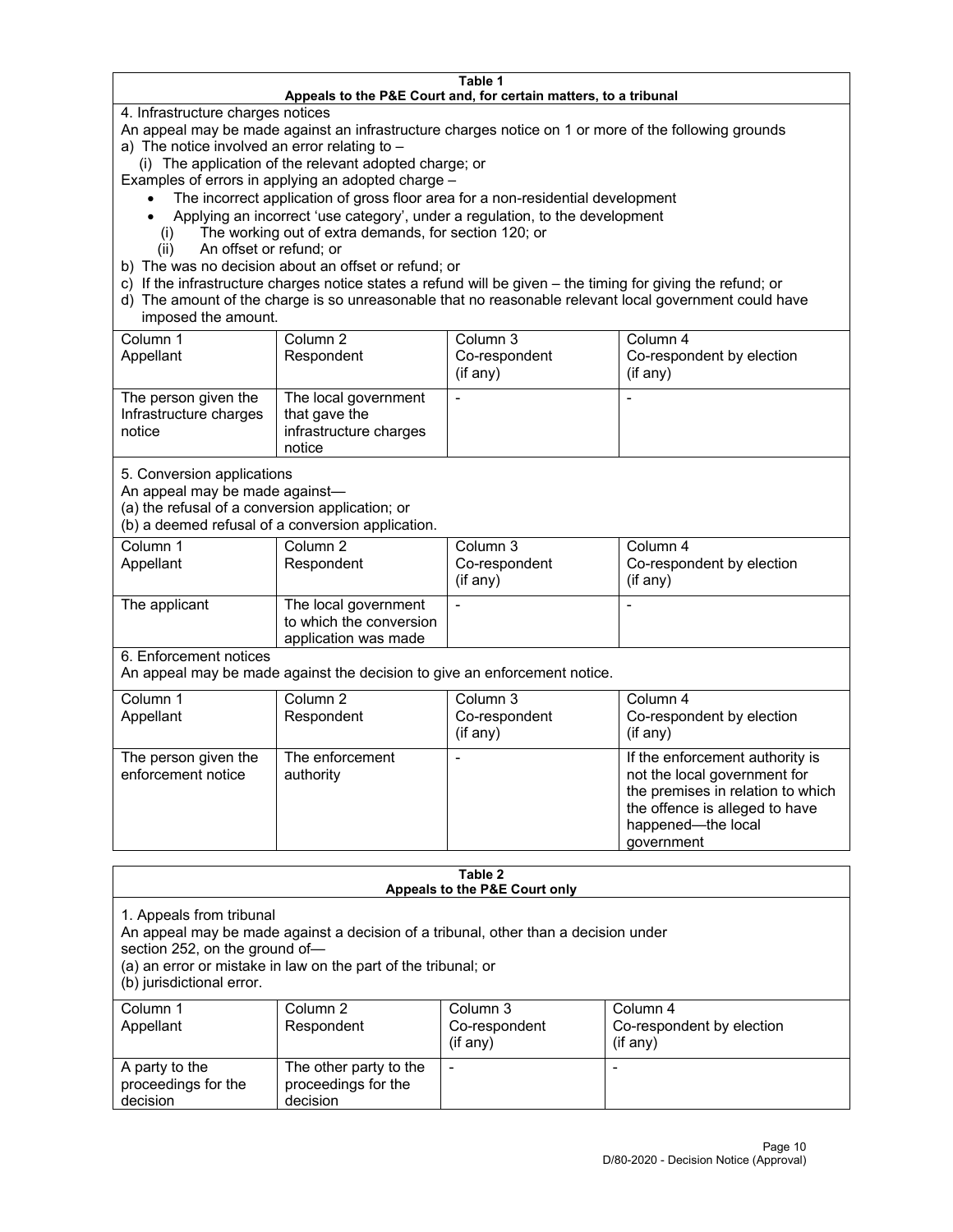#### **Table 2 Appeals to the P&E Court only**

2. Eligible submitter appeals

An appeal may be made against the decision to give a development approval, or an approval for a change application, to the extent that the decision relates to—

(a) any part of the development application for the development approval that required impact assessment; or (b) a variation request.

| Column 1<br>Appellant                                                                                                                                                                        | Column 2<br>Respondent                                                                                                     | Column 3<br>Co-respondent<br>$($ if any $)$                                                                             | Column 4<br>Co-respondent by election<br>(i f any)   |
|----------------------------------------------------------------------------------------------------------------------------------------------------------------------------------------------|----------------------------------------------------------------------------------------------------------------------------|-------------------------------------------------------------------------------------------------------------------------|------------------------------------------------------|
| 1 For a development<br>application-an<br>eligible submitter for<br>the development<br>application<br>2 For a change<br>application-an<br>eligible submitter for<br>the change<br>application | 1 For a development<br>application-the<br>assessment<br>manager<br>2 For a change<br>application-the<br>responsible entity | 1 The applicant<br>2 If the appeal is<br>about a concurrence<br>agency's referral<br>response—the<br>concurrence agency | Another eligible<br>submitter for the<br>application |

3. Eligible submitter and eligible advice agency appeals

An appeal may be made against a provision of a development approval, or failure to

include a provision in the development approval, to the extent the matter relates to—

(a) any part of the development application or the change application, for the development approval, that required impact assessment; or

(b) a variation request.

| Column 1<br>Appellant                                                                                                                                                                                                                                                                         | Column <sub>2</sub><br>Respondent                                                                                          | Column 3<br>Co-respondent<br>(if any)                                                                                   | Column 4<br>Co-respondent by election<br>(if any) |
|-----------------------------------------------------------------------------------------------------------------------------------------------------------------------------------------------------------------------------------------------------------------------------------------------|----------------------------------------------------------------------------------------------------------------------------|-------------------------------------------------------------------------------------------------------------------------|---------------------------------------------------|
| 1 For a development<br>application-an<br>eligible submitter for<br>the development<br>application<br>2 For a change<br>application-an<br>eligible submitter for<br>the change<br>application<br>3 An eligible advice<br>agency for the<br>development<br>application or<br>change application | 1 For a development<br>application-the<br>assessment<br>manager<br>2 For a change<br>application-the<br>responsible entity | 1 The applicant<br>2 If the appeal is<br>about a concurrence<br>agency's referral<br>response—the<br>concurrence agency | Another eligible submitter for the<br>application |
| 4. Compensation claims<br>An appeal may be made against-<br>(a) a decision under section 32 about a compensation claim; or<br>(b) a decision under section 265 about a claim for compensation; or<br>(c) a deemed refusal of a claim under paragraph (a) or (b).                              |                                                                                                                            |                                                                                                                         |                                                   |
| Column 1<br>Appellant                                                                                                                                                                                                                                                                         | Column <sub>2</sub><br>Respondent                                                                                          | Column 3<br>Co-respondent<br>(if any)                                                                                   | Column 4<br>Co-respondent by election<br>(if any) |
| A person dissatisfied<br>with the decision                                                                                                                                                                                                                                                    | The local<br>government to which<br>the claim was made                                                                     | $\overline{a}$                                                                                                          | $\overline{\phantom{a}}$                          |
| 5. Registered premises                                                                                                                                                                                                                                                                        |                                                                                                                            |                                                                                                                         |                                                   |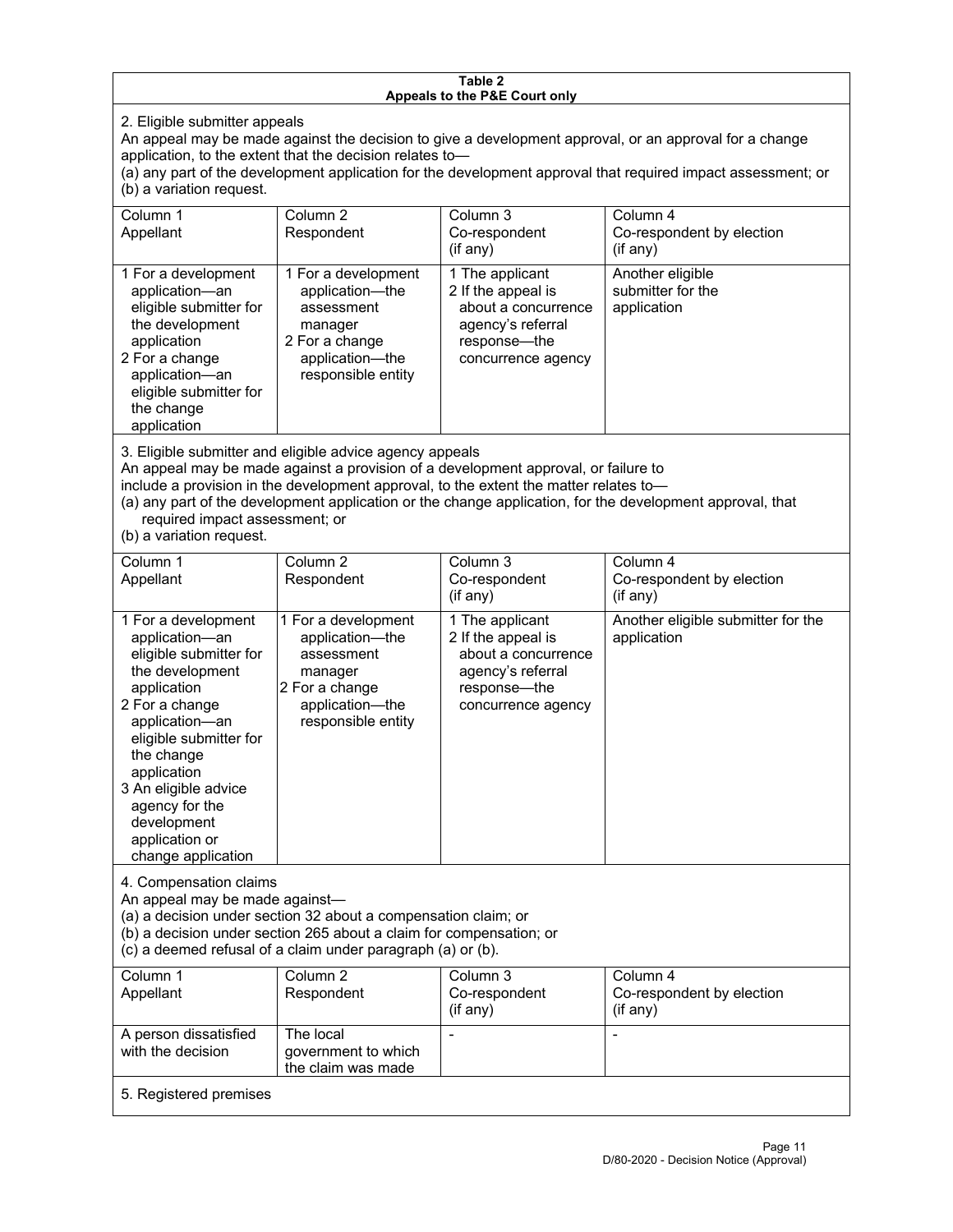| Table 2<br>Appeals to the P&E Court only                                                                                                                                                                                                                                                                             |                                   |                                                  |                                                                                                                                                                             |  |
|----------------------------------------------------------------------------------------------------------------------------------------------------------------------------------------------------------------------------------------------------------------------------------------------------------------------|-----------------------------------|--------------------------------------------------|-----------------------------------------------------------------------------------------------------------------------------------------------------------------------------|--|
| An appeal may be made against a decision of the Minister under chapter 7, part 4.                                                                                                                                                                                                                                    |                                   |                                                  |                                                                                                                                                                             |  |
| Column 1<br>Appellant                                                                                                                                                                                                                                                                                                | Column <sub>2</sub><br>Respondent | Column <sub>3</sub><br>Co-respondent<br>(if any) | Column 4<br>Co-respondent by election<br>(if any)                                                                                                                           |  |
| 1 A person given a<br>decision notice about<br>the decision<br>2 If the decision is to<br>register premises or<br>renew the<br>registration of<br>premises-an owner<br>or occupier of<br>premises in the<br>affected area for the<br>registered premises<br>who is dissatisfied<br>with the decision                 | The Minister                      | Ĭ.                                               | If an owner or occupier starts the<br>appeal - the owner of the<br>registered premises                                                                                      |  |
| 6. Local laws<br>An appeal may be made against a decision of a local government, or conditions applied,<br>under a local law about-<br>(a) the use of premises, other than a use that is the natural and ordinary consequence of prohibited<br>development; or<br>(b) the erection of a building or other structure. |                                   |                                                  |                                                                                                                                                                             |  |
| Column 1<br>Appellant                                                                                                                                                                                                                                                                                                | Column <sub>2</sub><br>Respondent | Column 3<br>Co-respondent<br>(if any)            | Column 4<br>Co-respondent by election<br>(if any)                                                                                                                           |  |
| A person who-<br>(a) applied for the<br>decision; and<br>(b) is dissatisfied with<br>the decision or<br>conditions.                                                                                                                                                                                                  | The local government              | L,                                               | $\overline{a}$                                                                                                                                                              |  |
|                                                                                                                                                                                                                                                                                                                      |                                   | Table 3<br>Appeals to the tribunal only          |                                                                                                                                                                             |  |
| 1. Building advisory agency appeals<br>An appeal may be made against giving a development approval for building work to the extent the building<br>work required code assessment against the building assessment provisions.                                                                                         |                                   |                                                  |                                                                                                                                                                             |  |
| Column 1<br>Appellant                                                                                                                                                                                                                                                                                                | Column <sub>2</sub><br>Respondent | Column 3<br>Co-respondent<br>(if any)            | Column 4<br>Co-respondent by election<br>(if any)                                                                                                                           |  |
| A building advisory<br>agency for the<br>development application<br>related to the approval                                                                                                                                                                                                                          | The assessment<br>manager         | The applicant                                    | 1 A concurrence agency for the<br>development application<br>related to the approval<br>2 A private certifier for the<br>development application<br>related to the approval |  |
| 3. Certain decisions under the Building Act and the Plumbing and Drainage Act<br>An appeal may be made against a decision under-<br>(a) the Building Act, other than a decision made by the Queensland Building and Construction Commission; or<br>(b) the Plumbing and Drainage Act, part 4 or 5.                   |                                   |                                                  |                                                                                                                                                                             |  |
| Column 1<br>Appellant                                                                                                                                                                                                                                                                                                | Column <sub>2</sub><br>Respondent | Column 3<br>Co-respondent<br>(if any)            | Column 4<br>Co-respondent by election<br>(if any)                                                                                                                           |  |